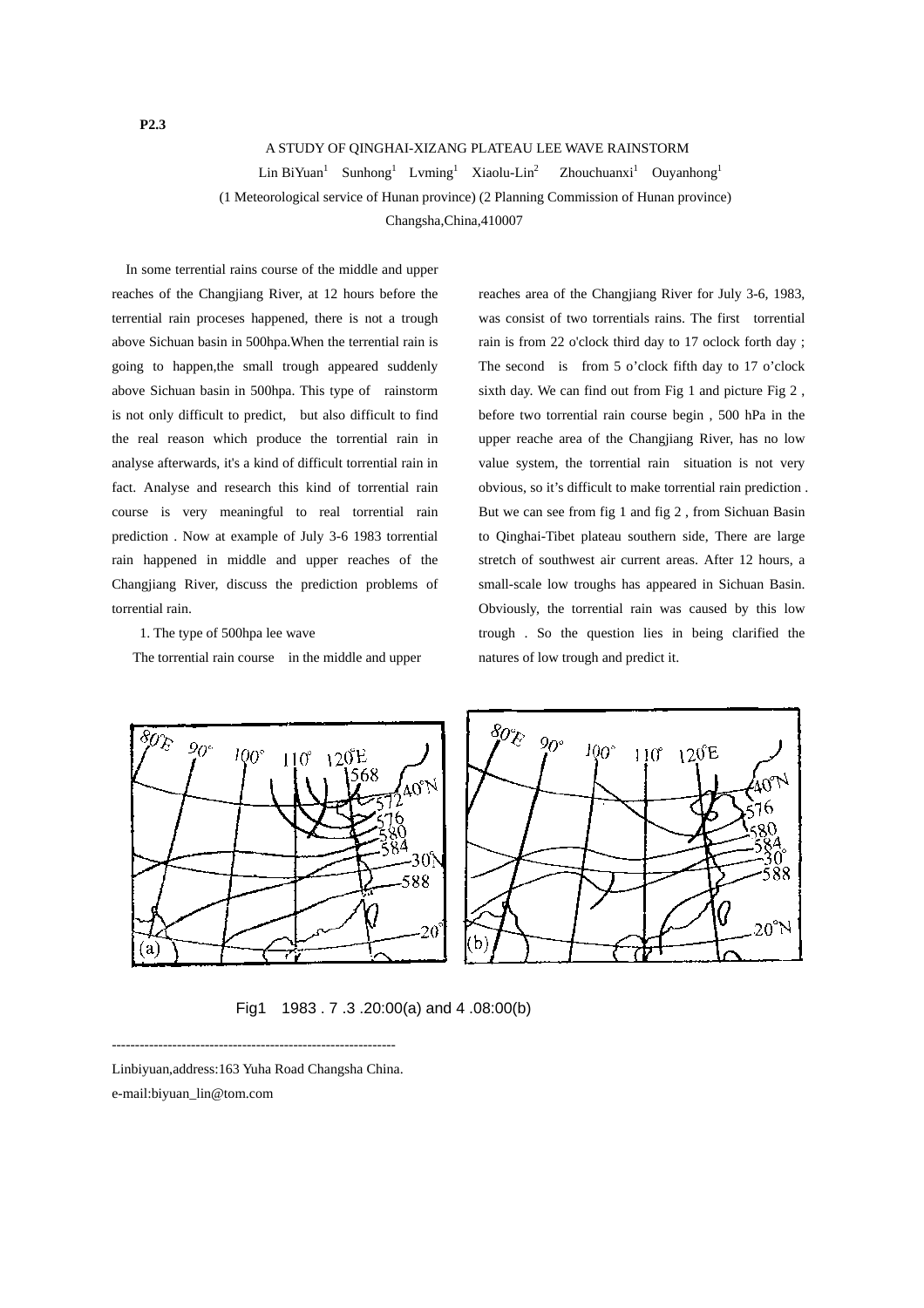

Fig2 1983 . 7 . 4 .20:00(a) and 5 .08:00 500hpa

1.1. An environmental condition helping the small trough to produce

(1)Topography. We know, in the east of Qinghai-Tibet Plateau, the Hengduan mountain lies across west of the basin , Form a natural protective barrier. The highest peak of Hengduan mountain is higher than 5000m, with great drop between Sichuan Basin. Above-mentioned low troughs were just produced under the topographical condition.

(2)The air current. From fig1 and fig2 We can see at 20 o'clock third day and 20 o'clock forth day, vast area of middle-south of Qinghai-Tibet Plateau (35˚N) exist an area of W-SW air stream. At 8 o'clock third day, the centre of largest wind speed is in Lijiang, the largest wind speed reaches 18 m/s; at 20 o'clock third day, wind speed center moves to Xichang ( the mountain ridge), its value is 20 m/s; At 8 o'clock forth day , the largest wind speed centre moves to Enshi ( behind the mountain), its value slightly reduces, it is 16 m/s. At 20 o'clock forth day, another largest wind speed center appeared also in Xichang, the value is 20 m/s. At 08 o'clock fifth day, this centre moves to Enshi. Not only the little trough of Sichuan Basin appeared just at 08 o'clock forth day and 08 o'clock fifth day, when largest wind speed center passed the Hengduan mountain, but also from ground to 500 hPa, before little trough appeared ( 20 o'clocks third day and 20 o'clock forth day ), It is W-SW air current between the higher and lower level. This phenomenon and little troughs didn't appear at the other time ( see 1 form).

| daye<br>time₽ |                    | 3e<br>$08 +$    | 3e<br>$20 -$  | $4 \cdot$<br>$08 +$ | 4e<br>$20 -$ | 5e<br>$08 \div$ | 5e<br>$20 -$ | $6\varphi$<br>$08 +$ | $6\varphi$<br>$20 -$ | تە |
|---------------|--------------------|-----------------|---------------|---------------------|--------------|-----------------|--------------|----------------------|----------------------|----|
|               |                    |                 |               |                     |              |                 |              |                      |                      | ₽  |
| Grounde       | Wind<br>directione | swe             | W÷            | W÷                  | swe          | $E \in$         | W÷           | SW+ <sup>3</sup>     | $SSW+$               | ı€ |
|               | Wind<br>speed₽     | 2e              | б₽            | 6e                  | 4e           | 4e              | $8 + 3$      | 4e                   | б₽                   | ₽  |
| $700$ hpa+    | Wind<br>direction+ | Nwe <sup></sup> | $SWV^{\perp}$ | $SWV^{\perp}$       | SWF          | SWF             | Nwe          | $\vec{v}$            | $SWV^{\perp}$        | ₽  |
|               | Wind<br>speed₽     | ψ<br>$8\sigma$  | $8 + 3$       | $8 + 7$             | б₽           | $8 + 7$         | $10 -$       | $\overline{r}$       | $8 + 7$              | ₽  |
| $500$ hpa+    | Wind<br>directione | W€              | W÷            | Nwe                 | SWF          | W€              | W€           | W÷                   | Nwe                  | ته |
|               | Wind<br>speed₽     | $18 -$          | $12\sigma$    | $12\sigma$          | 12e          | 8e              | 8e           | б₽                   | $44^{\circ}$         | ₽  |

Form 1. 7, 3-6 1983 wind in Lijiang statione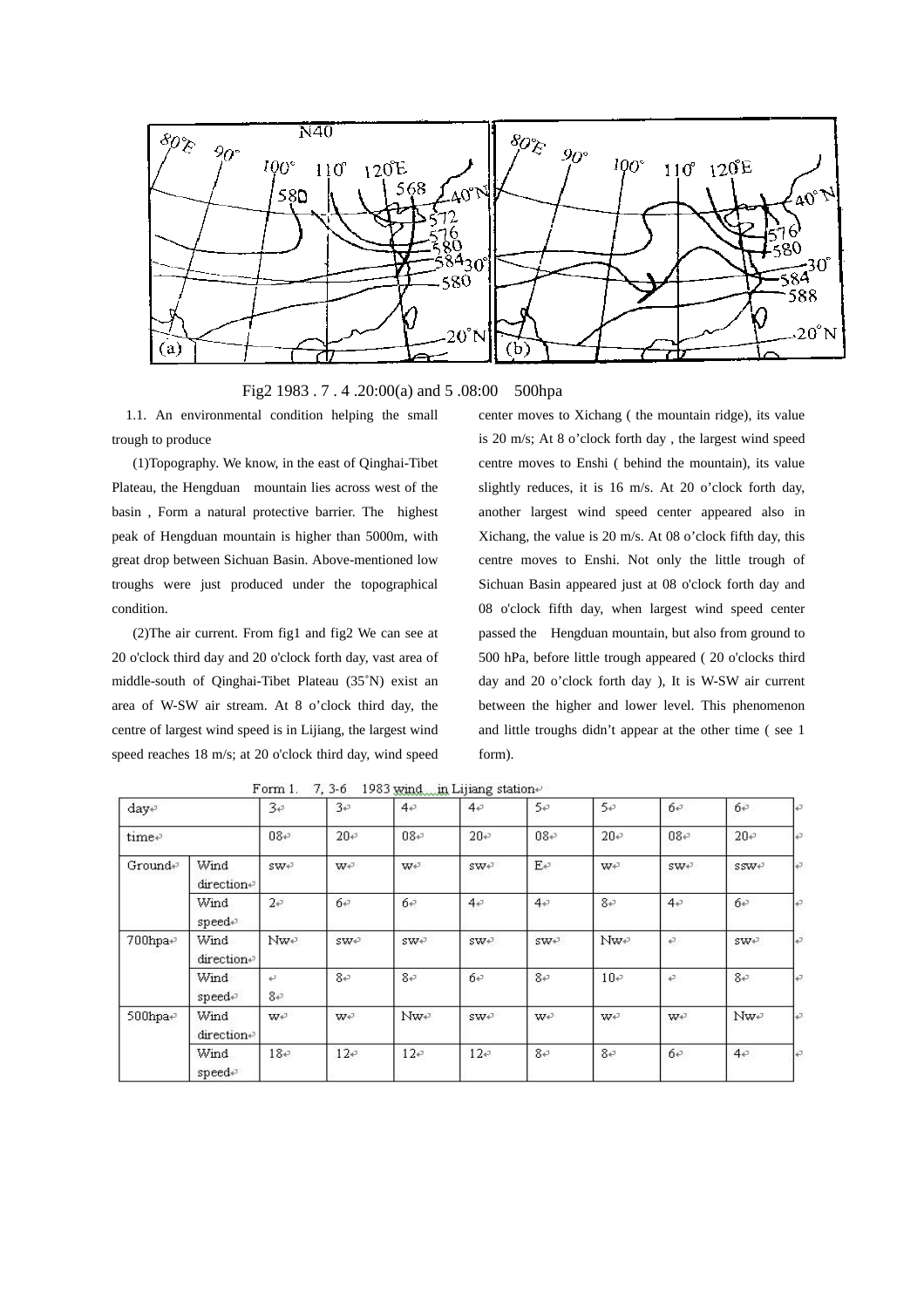(3) stability of stratification. During the  $2<sup>nd</sup>$  July to 5<sup>th</sup> July, the atmospheres of 1000-500hpa, appeared stable stratification at 20 o'clock first day in front of the mountain( Tengchong), and at 08 o'clock third day in the mountain ridge( Xichang). The layer of knots became stable at 20 o'clock the third day behind the mountain ( Chongqing). The steady layer spread eastward with the strong wind centre, see fig3. Therefore, the small trough in Sichuan Basin happens under the condition that the atmosphere is stability in front of and behind the mountain. Further analysis shows that the stability stratification formed, because upper layer temperature is increased and lower layer temperature is reduced. In front of the mountain, at 20 oclock  $1<sup>st</sup>$  day, (stratification began stable) the temperature is increased in 500-700hpa

and temperature of ground is reduced, see fig 4(a). In the mountain ridge, the temperature in 500hpa is increased and it induced from the ground to 700hpa at 08:00 3rd, (stratification began stability), see fig 4(b). At 20:00 3rd,(stratification began stability) the temperature is increased from 500-700hpa and it induced from 850hpa to ground in behind of the mountain, see fig4(c). Hence temperature-difference between upper and lower become little, stratification becomes steady. It can see that the temperature-rise is earlier in 500hpa than in 700hpa from fig4(c),and the air temperature on the ground reduced is earlier than in 850hpa. Just this time, the small trough appeared in 500hpa above Sichuan Basin. These environmental conditions are just helpful of forming lee wave.



.. .Fig3 1983 .7 .1-6. Degree of stratification stability. Tengchun(front of the mountain. solid line) Xichang(ridge of the mountain. Deshed line) Chongqing(behind of the mountain. Dot desh line)

1.2 Fundamental feature of small trough in 500hpa above Sichuan Basin

(1) Time scale less than 12hours;

 (2)The space scale is about 500 km, equal of north and south distance belong meso- scale;

 (3)This trough is moved slowly, present the quasistationary state;

(4)These smalls troughs appear when the centre of wind speed of W-SW air current moved behind mountain, and exist or die with the size and existance of w-sw air current in front of the mountains;

(5)These troughs is warm.

These characteristics are in accordance with the basic characteristic of lee wave.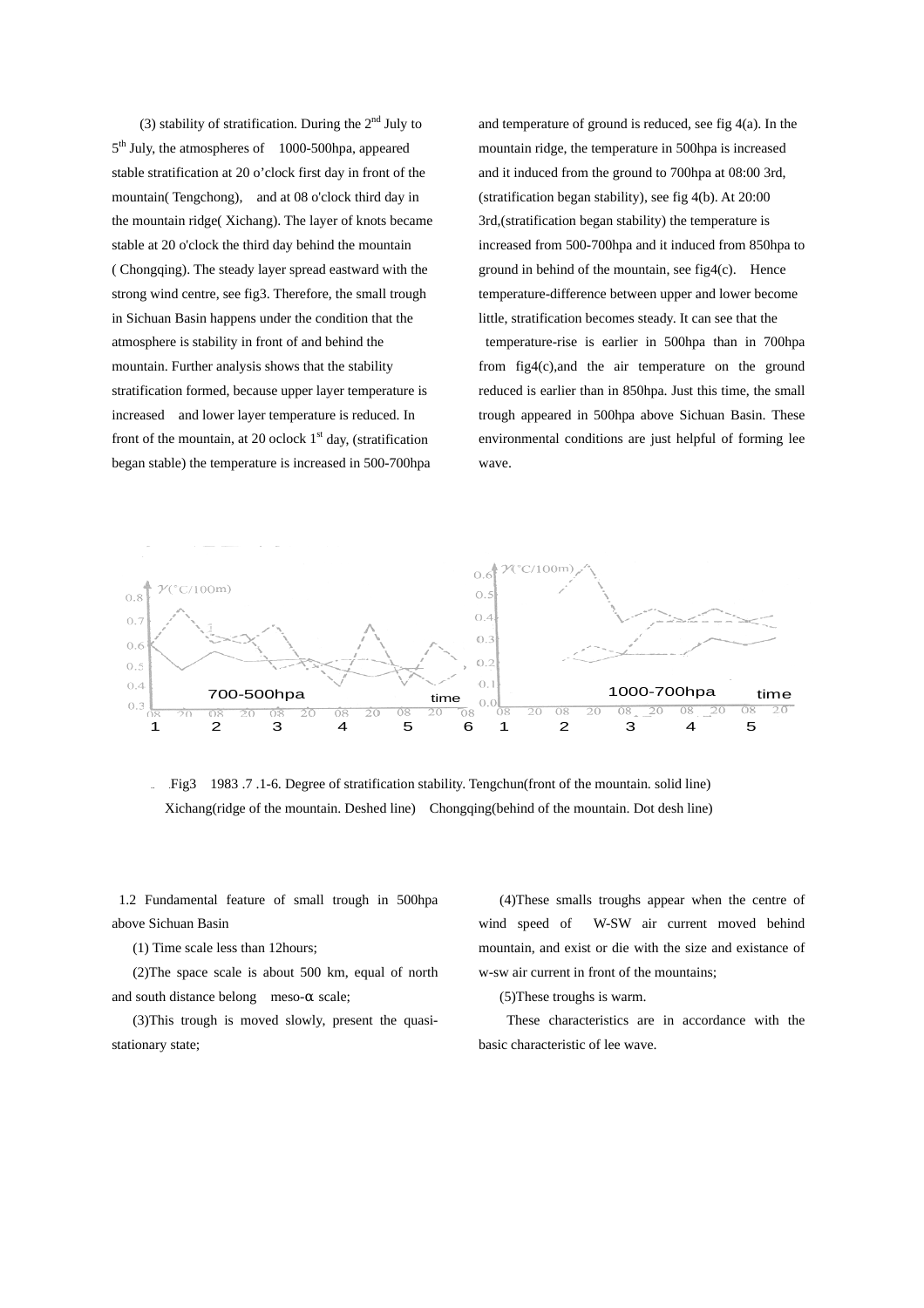

<sup>1.3</sup> The analysis of precipitation course